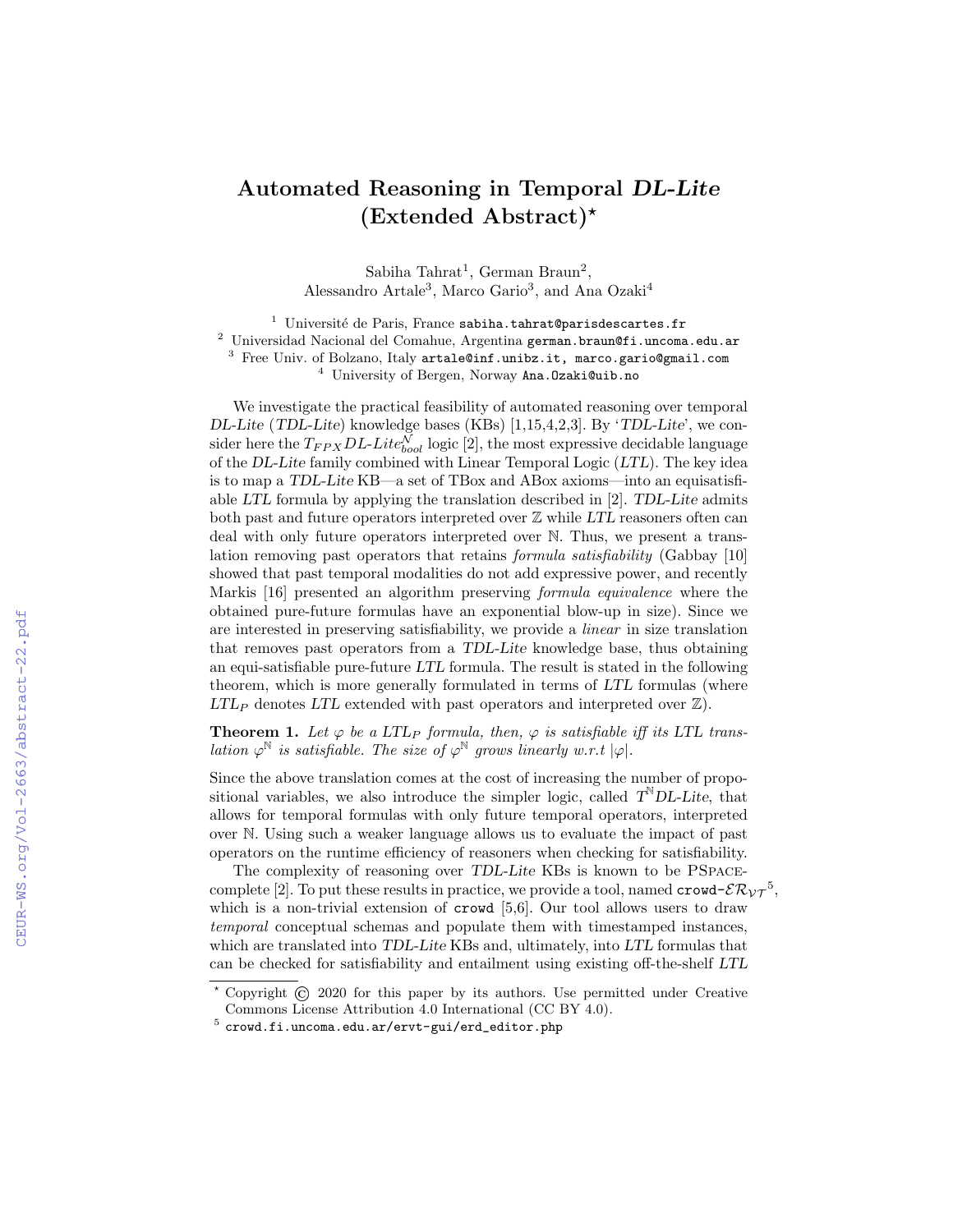

Fig. 1: Heat maps with TBox from Ex. 1. Each rectangle represents the runtime in CPU seconds of SAT and UNSAT KBs with different ABox sizes on different LTL solvers. The runtimes colours are as follows:  $1.001$  sec<br>  $2 \sec \le 0.01$  sec,  $\le 0.25$  sec  $> 0.25$  sec,  $\le 0.50$  sec  $> 0.50$  sec,  $\le 1$  sec  $> 1$  sec,  $\le 2$  sec<br>  $> 2 \sec \le 4$  sec  $> 4 \sec \le 125$  sec,  $\le 8 \sec \le 16$  sec,  $\le 16 \sec \le 16$  sec,  $\le 32$  sec  $> 32 \sec \le 32$ 

reasoners [18,7,12,14,17]. We conduct experiments to evaluate the scalability of reasoners by randomly generating TDL-Lite TBoxes. We also devise a toy scenario to evaluate the performance of reasoners with ABoxes of increasing size.

Toy Scenario Experiment. In the chosen "toy scenario" a TDL-Lite TBox is paired with various ABoxes of different sizes varying from 20 to 50 assertions (distributed over different time points), which may yield either satisfiable (SAT) or unsatisfiable (UNSAT) KBs. The following example illustrates such a scenario with an ABox that is unsatisfiable w.r.t. the given TBox.

*Example 1.* Let  $\mathcal{K} = (\mathcal{T}, \mathcal{A})$ , where  $\mathcal{T}$  is a TDL-Lite TBox expressing that, at each point in time, a person has a unique Name which is also global (i.e., does not change over time), but the ABox  $\mathcal{A}$  (0 and 1 are timestamps denoting when the assertions hold) violates the fact that  $p_1$ 's name is functional and global:

> $\mathcal{T} = \{$ Person  $\sqsubseteq \geq 1$  Name, Person  $\sqsubseteq \neg \geq 2$  Name}  $\mathcal{A} = \{ \text{Person}(p_1, 0), \text{Name}(p_1, n_1, 0), \text{Name}(p_1, n_2, 1) \}$

Depending on the different sizes of the tested ABoxes, the number of propositional variables in the resulting LTL formulas translating the TDL-Lite KBs of the "toy scenario" ranges from 180 to 2336 variables. The results shown in Fig. 1 in the form of 'heat maps' [13] represent the runtime of the KB satisfiability checking for increasing ABox sizes (in columns) and different solvers (in lines). Solvers had better performances over SAT instances compared to UN-SAT ones, except TRP<sup>++</sup> and pltl, which fail to scale already over small ABoxes. Moreover, NuXMV-SBMC fails regardless the size of the model in UNSAT cases. Overall, the best options for SAT and UNSAT cases were NuXMV with BMC and IC3, respectively. Aalta performs well but only when the LTL input formula does not exceed 1200 propositional variables.

Randomly Generated TBoxes. In a second experiment, we investigate the scalability of the reasoners over synthetic TBoxes (no ABoxes in this experiment) by extending the random algorithm proposed for LTL [8]. We benchmarked our tool against TBoxes (mostly SAT) generated randomly according to the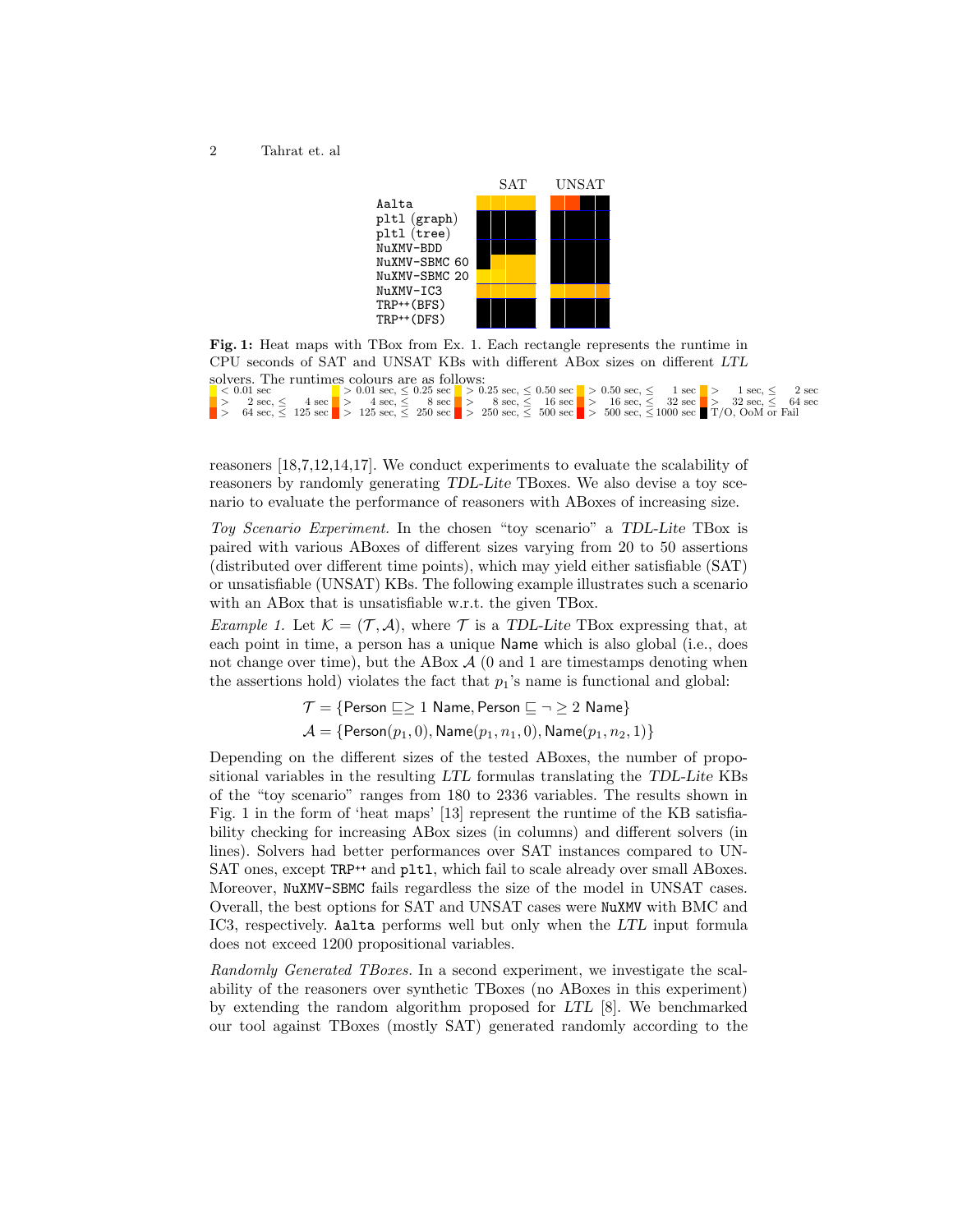

Fig. 2: Heat map of the runtimes on randomly generated TBoxes (colors as in Fig. 1).

following settings: (i) the average-behaviour analysis which covers TDL-Lite TBoxes in a uniform way (see the full paper  $[19]$  for more details); and  $(ii)$  the temporal-behaviour analysis which increases the chance of generating TBoxes with temporal operators and global roles. For the temporal-behaviour analysis (see Fig. 2), we create batches of 20 random TBoxes with the following parameters:  $N = 1, 3, 5$  (number of concept names),  $Q = 5$  (maximum cardinality),  $L_t = 10$  (number of TBox axioms).  $L_c = 5, 10$  (length of concept expressions), and by increasing the probability  $P_t$  of generating temporal operators and the probability  $P<sub>q</sub>$  of generating global roles. Fig. 2 shows the runtime for different values of N against LTL solvers that performed well in the toy scenario, namely, NuXMV-SBMC, Aalta, and NuXMV-IC3. For each value of  $N$ , the first two columns consider  $P_q = 0.7$  and two values for  $P_t = 0.1, 0.9$ , while the last two columns consider  $P<sub>g</sub> = 0.9$  and again  $P<sub>t</sub> = 0.1, 0.9$ . For each solver, the first line is the case where  $L_c = 5$ , while the second has  $L_c = 10$ . Due to the increase in the number of variables when removing the past operators, as expected solvers perform better on TBoxes expressed with only future operators (i.e., on  $T^{\mathbb{N}}DL$ -Lite TBoxes) as shown on Lines 3, 4 and 5, with the BMC option performing better than IC3. Increasing  $P_t$  does not significantly impact the runtime values. This indicates that LTL solvers are less affected by the number of temporal operators than by the number of variables in the formula.

For more detail see the full version of the paper [19].

Conclusions. This work investigate the scalability and robustness of LTL solvers while checking TDL-Lite KBs for satisfiability. Two major culprits in the runtime of solvers are the size of the ABox and the presence of past operators. The increase in the number of propositional variables when removing past opertors penalizes the runtime of the solvers. Concerning ABoxes, the preliminary results show that a brute force approach makes reasoning in the presence of ABoxes almost unfeasable. As a future work, we plan to investigate reasoners able to scale in the presence of ABoxes. We will experiment with first-order temporal logic solvers to avoid the step of grounding the translation, making the number of propositional variables of the resulting LTL encoding not manageable. Furthermore, we plan to extend to the temporal case the existing ABox abstraction approaches which are successfully applied over OWL ontologies [9,11].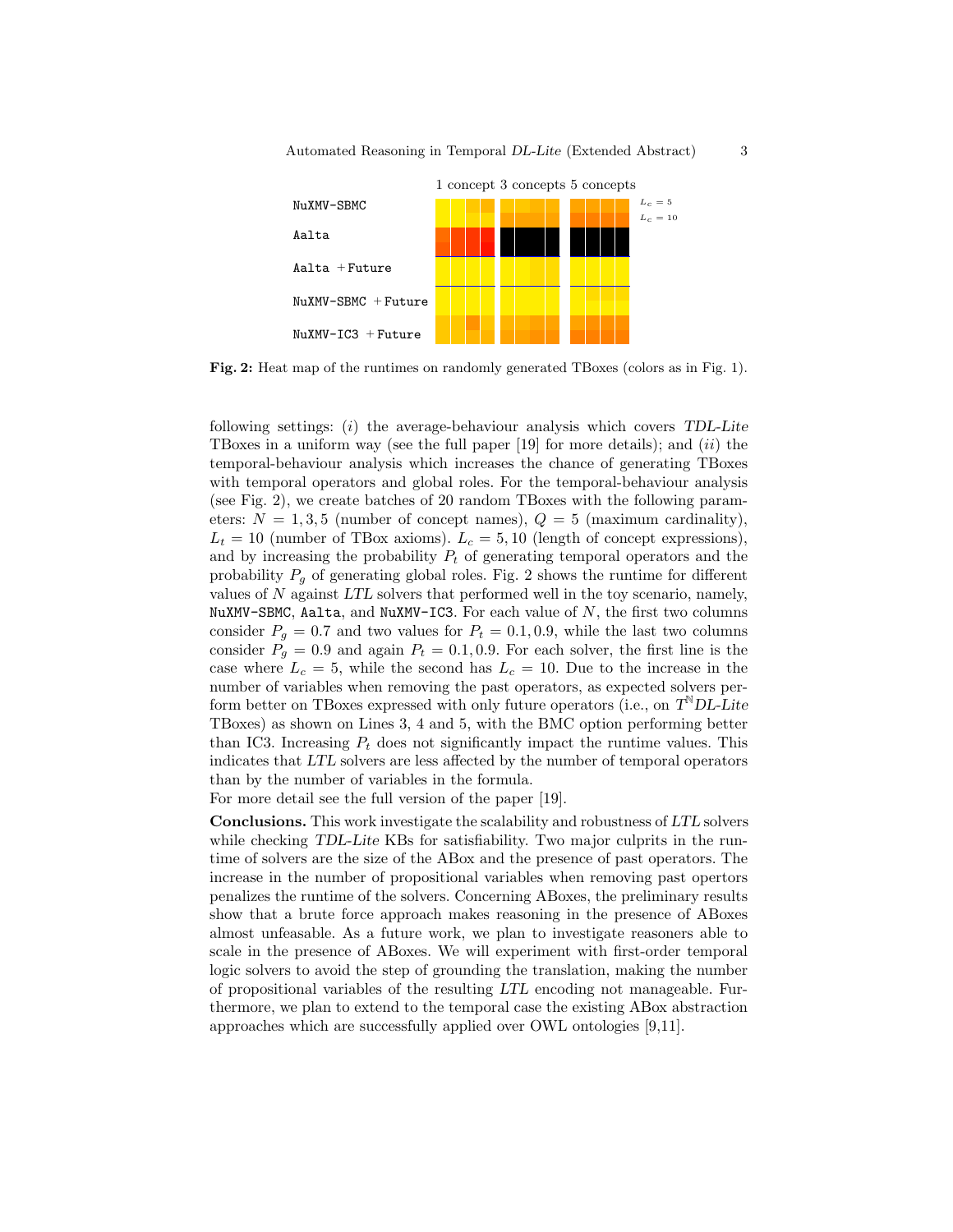4 Tahrat et. al

## References

- 1. A. Artale and E. Franconi. Temporal description logics. In Handbook of Temporal Reasoning in Artificial Intelligence, pages 375–388. Elsevier, 2005.
- 2. A. Artale, R. Kontchakov, V. Ryzhikov, and M. Zakharyaschev. A cookbook for temporal conceptual data modelling with description logics. ACM Trans. Comput. Log., 15(3):25:1–25:50, 2014.
- 3. A. Artale, A. Mazzullo, and A. Ozaki. Do you need infinite time? In IJCAI, 2019.
- 4. F. Baader, S. Ghilardi, and C. Lutz. LTL over description logic axioms. ACM Trans. Comput. Log., 13(3), 2012.
- 5. G. A. Braun, L. A. Cecchi, and P. R. Fillottrani. Taking advantages of automated reasoning in visual ontology engineering environments. In *Proc. of the Joint On*tology Workshops 2019 Episode V: The Styrian Autumn of Ontology (JOWO'19), 2019.
- 6. G. A. Braun, C. Gimenez, L. A. Cecchi, and P. R. Fillottrani. crowd: A visual tool for involving stakeholders into ontology engineering tasks. Künstl Intell (2020), 2020.
- 7. R. Cavada, A. Cimatti, M. Dorigatti, A. Griggio, A. Mariotti, A. Micheli, S. Mover, M. Roveri, and S. Tonetta. The NuXMV symbolic model checker. In 26th Int. Conf. on Computer Aided Verification, (CAV), volume 8559 of Lecture Notes in Computer Science, pages 334–342. Springer, 2014.
- 8. M. Daniele, F. Giunchiglia, and M. Y. Vardi. Improved automata generation for linear temporal logic. In CAV, 1999.
- 9. A. Fokoue, F. Meneguzzi, M. Sensoy, and J. Z. Pan. Querying linked ontological data through distributed summarization. In J. Hoffmann and B. Selman, editors, Proceedings of the Twenty-Sixth AAAI Conference on Artificial Intelligence. AAAI Press, 2012.
- 10. D. M. Gabbay, A. Pnueli, S. Shelah, and J. Stavi. On the temporal analysis of fairness. In Conference Record of the 7th ACM Symposium on Principles of Programming Languages (POPL'80), page 163–173. ACM Press, 1980.
- 11. B. Glimm, Y. Kazakov, and T. Tran. Scalable reasoning by abstraction beyond DL-Lite. In M. Ortiz and S. Schlobach, editors, Web Reasoning and Rule Systems (RR) - Proceedings of the 10th International Conference, volume 9898 of Lecture Notes in Computer Science, pages 77–93. Springer, 2016.
- 12. U. Hustadt and B. Konev. TRP++2.0: A temporal resolution prover. In Automated Deduction - CADE-19, 19th International Conference on Automated Deduction, Proceedings, pages 274–278, 2003.
- 13. U. Hustadt, A. Ozaki, and C. Dixon. Theorem proving for metric temporal logic over the naturals. In CADE, pages 326–343, 2017.
- 14. J. Li, S. Zhu, G. Pu, L. Zhang, and M. Y. Vardi. Sat-based explicit LTL reasoning and its application to satisfiability checking. Formal Methods Syst. Des., 54(2):164– 190, 2019.
- 15. C. Lutz, F. Wolter, and M. Zakharyaschev. Temporal description logics: A survey. In Proc. of the 15th Int. Symposium on Temporal Representation and Reasoning, TIME'08, pages 3–14. IEEE Computer Society, 2008.
- 16. N. Markey. Temporal logic with past is exponentially more succinct. Bulletin of the EATCS, 79:122–128, 2003.
- 17. V. Schuppan. Extracting unsatisfiable cores for LTL via temporal resolution. In C. Sánchez, K. B. Venable, and E. Zimányi, editors, 2013 20th International Symposium on Temporal Representation and Reasoning, Pensacola, FL, USA, September 26-28, 2013, pages 54–61. IEEE Computer Society, 2013.